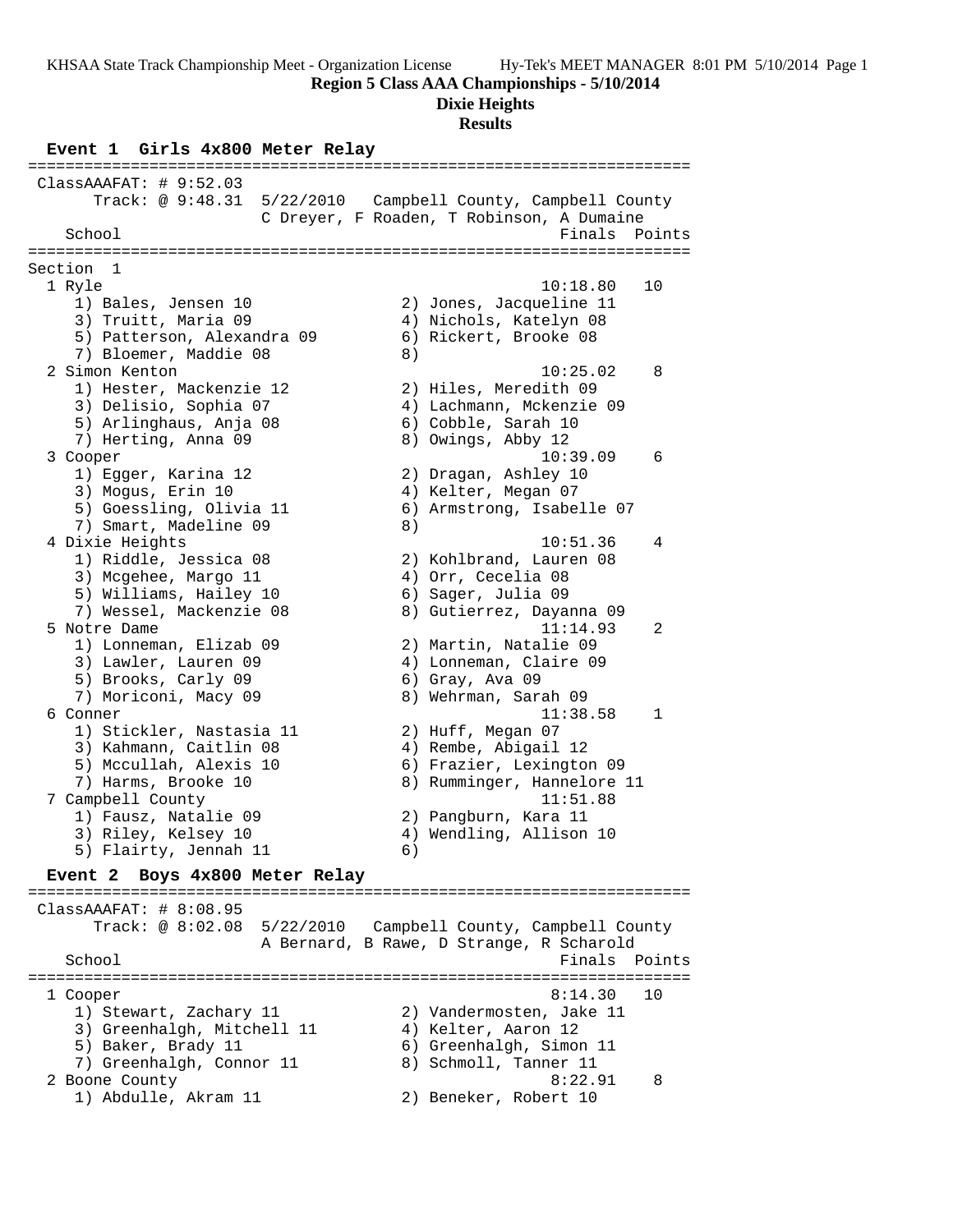# **Dixie Heights**

## **Results**

## **....Event 2 Boys 4x800 Meter Relay**

| 3) Vier, Logan 12         |    | 4) Koons, Mathew 11    |              |
|---------------------------|----|------------------------|--------------|
| 5) Huddleston, Luke 10    | 6) |                        |              |
| 3 Dixie Heights           |    | 8:24.93                | 6            |
| 1) Althaver, Austin 12    |    | 2) Howard, Blake 11    |              |
| 3) Brown, Brandon 10      |    | 4) Mason, Spencer 11   |              |
| 5) Perry, Andrew 09       |    | 6) Conti, James 11     |              |
| 7) Mcgoy, Walker 11       |    | 8) Pfaller, Jake 09    |              |
| 4 Ryle                    |    | 8:32.51                | 4            |
| 1) Bateman, Logan 11      |    | 2) Hamrick, Aaron 12   |              |
| 3) Reed, Justin 10        |    | 4) Powell, Tyler 11    |              |
| 5) Ramirez, Oscar 10      |    | 6) Kay, Parker 12      |              |
| 7) Tagher, Ryan 11        |    | 8) Weber, Alex 12      |              |
| 5 Conner                  |    | 8:37.01                | 2            |
| 1) Palmer, Daniel 11      |    | 2) Baumann, Nick 11    |              |
| 3) Boyd, Franklin 11      |    | 4) Lainhart, Jerrod 11 |              |
| 5) Littrell, Nathan 11    |    | 6) Cook, Macean 09     |              |
| 7) Koogler, Jon 11        |    | 8) Gerlach, Nolan 11   |              |
| 6 Simon Kenton            |    | 9:01.00                | $\mathbf{1}$ |
| 1) Clement, Tj 11         |    | 2) Dean-brown, Jack 10 |              |
| 3) Listerman, Jacob 12    |    | 4) Owens, Elijah 11    |              |
| 5) Knight, Jonathan 11    |    | 6) Grothaus, Corey 11  |              |
| 7) Kidwell, Austin 12     |    | 8) Powell, Owen 11     |              |
| 7 Campbell County         |    | 9:10.06                |              |
| 1) Mcgrath, Joseph 09     |    | 2) Lackey, Kevin 12    |              |
| 3) Cartwright, Brandon 11 |    | 4) Franzen, Ian 12     |              |
| 5) Chaplin, Mark 11       |    | 6) Kummer, Mathen 11   |              |
| 7) Mcgrath, Shawn 09      |    | 8) Neiser, Jared 11    |              |
| 8 Grant County            |    | 9:17.00                |              |
| 1) Smith, Brett 12        |    | 2) Brinker, Zack 11    |              |
| 3) Beavers, Cameron 09    |    | 4) Hornsby, Joel 11    |              |
| 5) Gouge, Derek 09        |    | 6) Smith, Matthew 10   |              |
|                           |    |                        |              |

## **Event 3 Girls 100 Meter Hurdles**

|  | ClassAAAFAT: 4 16.14 |  | Track: @ 15.64 5/11/2013 Jessica Jones, Boone County |        |                |
|--|----------------------|--|------------------------------------------------------|--------|----------------|
|  | Name                 |  | Year School                                          | Finals | Points         |
|  | 1 Jacobs, Emma       |  | 12 Notre Dame                                        | 18.02  |                |
|  | 2 Tranter, Kara      |  | 10 Notre Dame                                        | 20.02  |                |
|  | 3 Supinger, Shelby   |  | 11 Simon Kenton                                      | 21.28  |                |
|  | 4 Scherer, Amber     |  | 10 Simon Kenton                                      | 22.11  |                |
|  | Section 2            |  |                                                      |        |                |
|  | 1 Cline, Rebecca     |  | 09 Campbell County                                   | 15.85# | 10             |
|  | 2 Turner, Brittney   |  | 12 Dixie Heights                                     | 16.74  | 8              |
|  | 3 Kipling, Hannah    |  | 11 Ryle                                              | 16.81  | 6              |
|  | 4 Jutzi, Marissa     |  | 09 Boone County                                      | 17.07  | 4              |
|  | 5 Jennings, Katie    |  | 12 Dixie Heights                                     | 17.12  | $\overline{2}$ |
|  | 6 Bloemer, Maddie    |  | 08 Ryle                                              | 17.65  | $\mathbf{1}$   |
|  | 7 Lykins, Savannah   |  | 12 Boone County                                      | 18.02  |                |
|  | 8 Sowers, Kiya       |  | 09 Cooper                                            | 18.66  |                |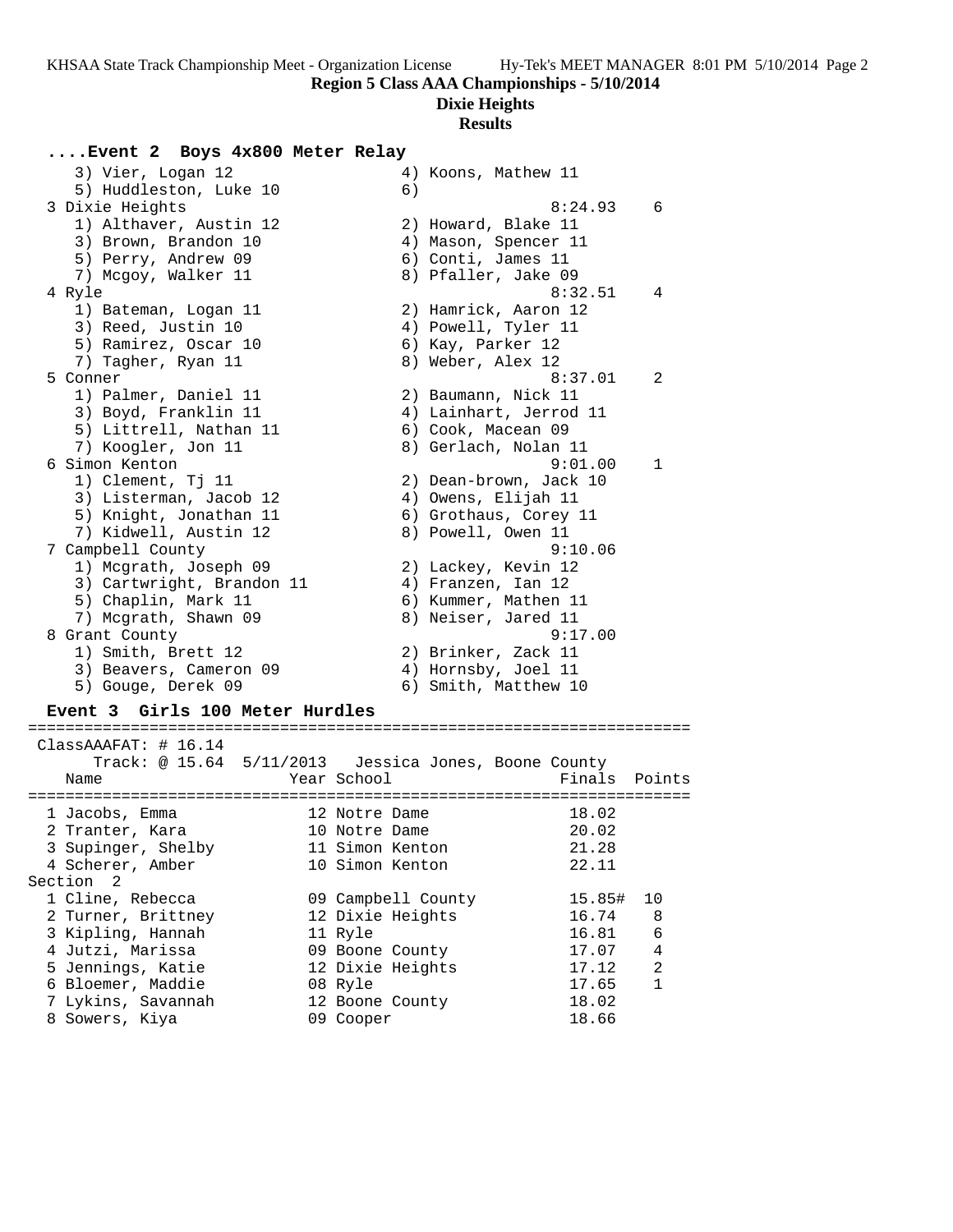**Region 5 Class AAA Championships - 5/10/2014**

**Dixie Heights**

#### **Results**

**Event 4 Boys 110 Meter Hurdles** ======================================================================= ClassAAAFAT: # 15.36 Track: @ 15.41 3/27/2012 Tyler Bray, Lloyd Name Year School Finals Points ======================================================================= Section 1 1 Pauls, Richie 12 Cooper 17.54 2 Lawson, Chris 12 Conner 18.31 3 See, Benjamin 12 Campbell County 19.38 4 Nicol, Nathan 12 Conner 19.75 Section 2 1 Payne, Miles 11 Dixie Heights 15.73 10 2 Russell, Brent 12 Simon Kenton 15.94 8 3 Sanchez, Jose 12 Boone County 16.05 6 4 Froschauer, Matt 10 Ryle 16.38 4 5 Stanek, Jackson 11 Dixie Heights 16.48 2 6 Pederson, Matt 12 Ryle 17.53 1 7 Edwards, Connor 11 Simon Kenton 17.79 -- Vazquez, Carlos 12 Boone County FS **Event 5 Girls 100 Meter Dash** ======================================================================= ClassAAAFAT: # 12.67 Track: @ 12.31 4/5/2014 Chandler Cain, Newport Catholic Name The Year School Team Points Points ======================================================================= Section 1 1 Burke, Corinne 08 Boone County 15.10 2 Cid, Brianna 12 Grant County 15.43 Section 2 1 Powell, Sasha 10 Simon Kenton 14.33 2 Canterna, Ranee 09 Cooper 14.49 3 Goldsberry, Lindsey 08 Conner 14.52 4 Orth, Emily 10 Campbell County 14.77 5 Mershman, Paige 10 Boone County 14.97 6 Cole, Taylor 12 Simon Kenton 15.05 7 Hammack, Courtney 10 Campbell County 15.26 -- Pelfrey, Mollie 12 Grant County FS Section 3 1 Patterson, Alexandra 109 Ryle 12.98 10 2 Perdue, Chelsea 12 Dixie Heights 13.05 8 3 Henderson, Julia 10 Cooper 13.07 6 4 Mcgregor, Juliet 13.17 4 5 Hemmer, Savannah 12 Notre Dame 13.45 2 6 Althaver, Maranda 12 Dixie Heights 13.55 1 7 Watts, Lauryn 09 Conner 13.77 8 Lamarre, Nicole 09 Notre Dame 13.95 **Event 6 Boys 100 Meter Dash** ======================================================================= ClassAAAFAT: # 11.09 Track: @ 11.10 4/17/2006 Conner Brock, Dixie Heights Name Year School Finals Points ======================================================================= Section 1 1 Mulberry, Ben 10 Simon Kenton 11.93 2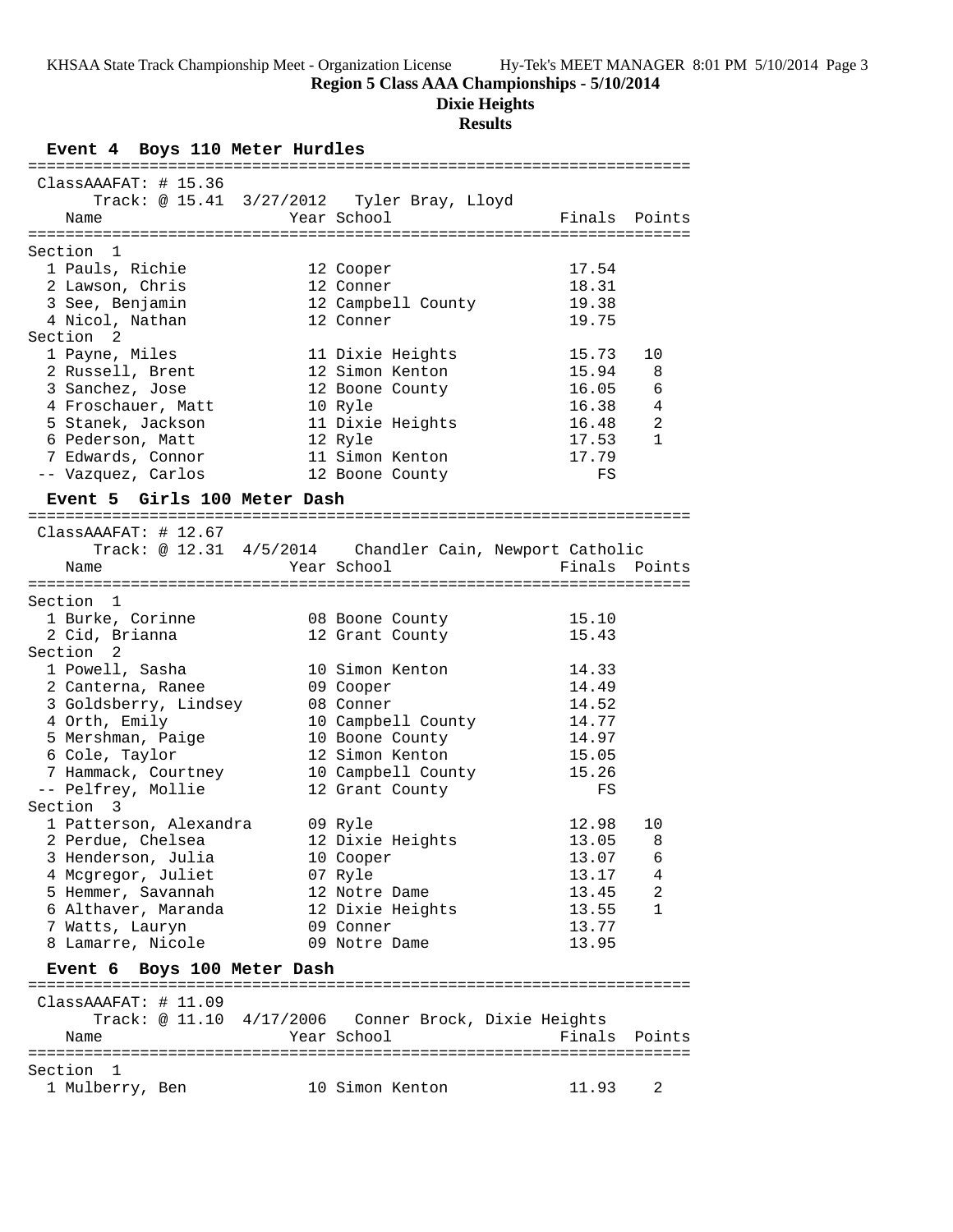### **Dixie Heights**

| Event 6 Boys 100 Meter Dash                   |                                            |             |
|-----------------------------------------------|--------------------------------------------|-------------|
| 2 Turner, Dustin                              | 12.15<br>10 Campbell County                |             |
| 3 Chambers, Joe                               | 12.28<br>10 Conner                         |             |
| 4 Ensminger, Tristan                          | 12.41<br>10 Grant County                   |             |
| 5 Ebarb, Isaiah                               | 12.47<br>10 Conner                         |             |
| Section 2                                     |                                            |             |
| 1 Leroy, Tony                                 | 11.43<br>12 Boone County                   | 10          |
| 2 Bateman, Mitchel                            | 11.62<br>10 Ryle                           | 8           |
| 3 Stacy, Austin                               | 11.71<br>10 Dixie Heights                  | 6           |
| 4 Strange, Devon                              | 12 Campbell County<br>11.83                | 4           |
| 5 Powell, Dillon                              | 10 Simon Kenton<br>11.94                   | $\mathbf 1$ |
| 6 Arnwine, Grant                              | 11 Ryle<br>11.97                           |             |
| 7 Douglas, Rondell                            | 09 Boone County<br>12.01                   |             |
| 8 Springer, Aaron                             | 12 Dixie Heights<br>12.13                  |             |
| Event 7 Girls 4x200 Meter Relay               |                                            |             |
| ClassAAAFAT: # 1:44.86                        |                                            |             |
|                                               |                                            |             |
|                                               | P Yenter, M Kitchen, C Heilman, A Carrigan |             |
| School                                        | Finals Points                              |             |
|                                               |                                            |             |
| Section 1                                     |                                            |             |
| 1 Simon Kenton                                | 1:47.37                                    | 10          |
| 1) Nicholson, Amarah 11                       | 2) Cook, Christina 12                      |             |
| 3) Owings, Abby 12                            | 4) Hester, Mackenzie 12                    |             |
| 5) Maksic, Melissa 10                         | 6) Cole, Taylor 12                         |             |
| 7) Dunn, Kirstin 09                           | 8) Powell, Sasha 10                        |             |
| 2 Dixie Heights                               | 1:50.53                                    | 8           |
| 1) Turner, Brittney 12                        | 2) Perdue, Chelsea 12                      |             |
| 3) Cook, Hannah 09                            | 4) Conti, Mary 11                          |             |
| 5) Immegart, Lindsay 11                       | 6) Wessel, Mackenzie 08                    |             |
| 7) Overwein, Madison 11                       | 8) Nguyen, Angela 12                       |             |
| 3 Conner                                      | 1:50.89                                    | 6           |
| 1) Panella, Olivia 10                         | 2) Hite, Casey 09                          |             |
| 3) Watts, Lauryn 09                           | 4) Vonlehman, Emma 09                      |             |
| 5) Boelter, Rian 10                           | 6) Goldsberry, Lindsey 08                  |             |
| 7) Duncan, Caylee 09                          | 8) Harms, Brooke 10                        |             |
| 4 Ryle                                        | 1:51.94                                    | 4           |
| 1) Murray, Ashley 10                          | 2) England, Kyla 08                        |             |
| 3) Shane, Samantha 10                         | 4) Miller, Cameron 09                      |             |
| 5) Bloemer, Maddie 08                         | 6) Patterson, Alexandra 09                 |             |
| 7) Mcgregor, Juliet 07                        | 8) Springer, Casey 12                      |             |
| 5 Campbell County                             | 1:54.17                                    | 2           |
| 1) Cline, Rebecca 09                          | 2) Orth, Emily 10                          |             |
| 3) Donoghue, Kaitly 10                        | 4) Donoghue, Meredith 12                   |             |
| 5) Hammack, Courtney 10                       | 6) Combs, Emily 10                         |             |
| 7) Vandergriff, Abby 11                       | 8) Steele, Emily 10                        |             |
| 6 Boone County                                | 1:55.78                                    | 1           |
| 1) Mershman, Paige 10<br>3) Jutzi, Marissa 09 | 2) Funke, Madison 11                       |             |
| 5) Burke, Corinne 08                          | 4) Lykins, Savannah 12<br>6)               |             |
|                                               | 1:56.52                                    |             |
| 7 Cooper                                      |                                            |             |
| 1) Neumann, Abbi 09                           | 2) Greene, Katie 09                        |             |
| 3) Gillispie, Hailey 09                       | 4) Smith, Kendra 09                        |             |
| 5) Rulli, Allessa 11                          | 6) Mcgowan, Kayleigh 07                    |             |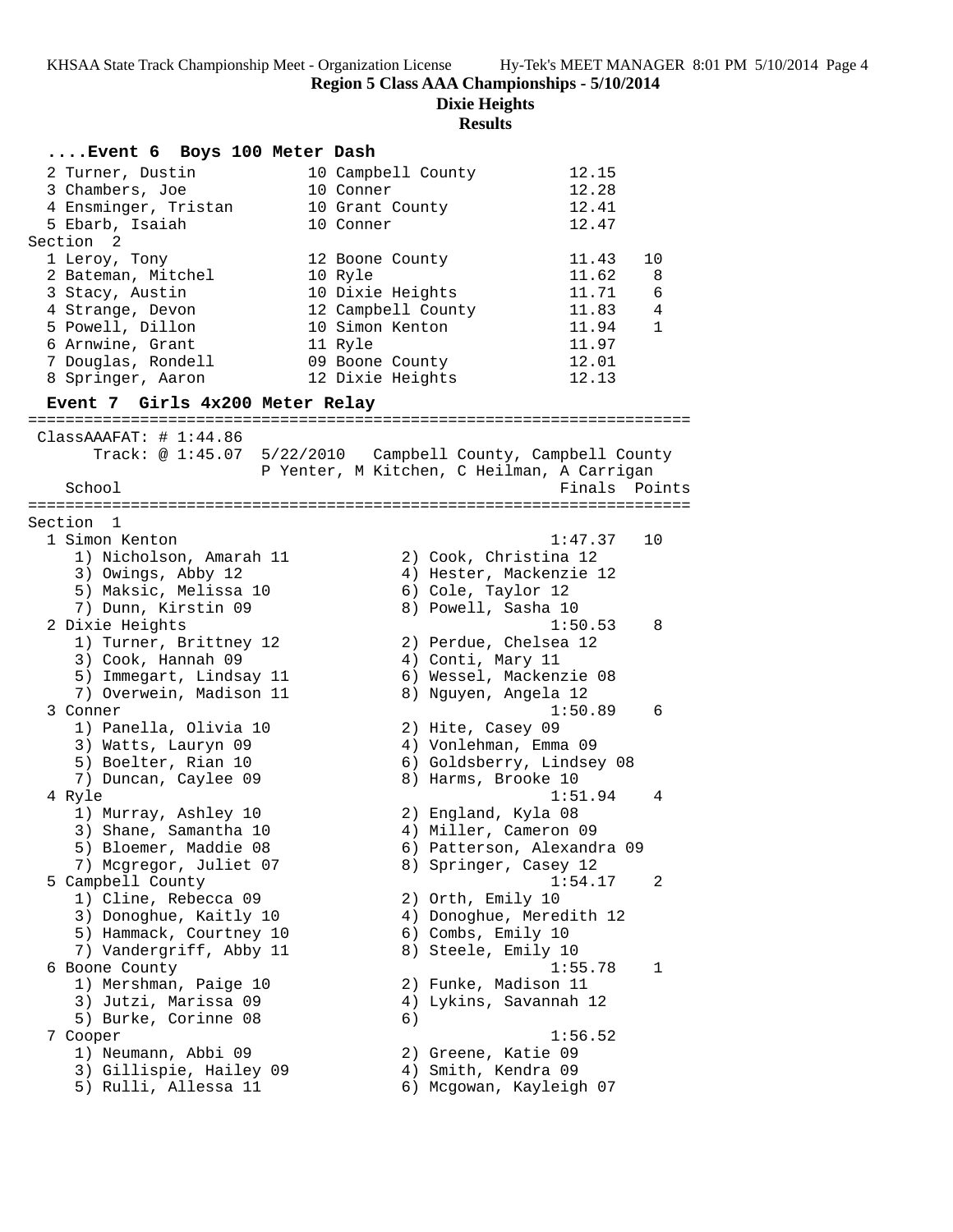**Region 5 Class AAA Championships - 5/10/2014**

**Dixie Heights**

#### **Results**

**....Event 7 Girls 4x200 Meter Relay** 7) Canterna, Ranee 09 8) Campbell, Isabelle 09 8 Notre Dame 1:58.16 1) Erardi, Gina 11 2) Woods, Savanna 11 3) Wulfeck, Claire 11 4) Scaringi, Camryn 09 5) Mcgled, Allie 11 (6) Bradley, Lilly 10 7) Bradley, Hannah 10 8) Lamarre, Nicole 09 **Event 8 Boys 4x200 Meter Relay** ======================================================================= ClassAAAFAT: # 1:30.03 Track: @ 1:31.74 5/22/2010 Dixie Heights, Dixie Heights K Hocker, C Sikra, N Meyer, N Mckinney<br>Finals Finals Points ======================================================================= 1 Simon Kenton 1:31.87 10 1) Powell, Dillon 10 2) Russell, Brent 12 3) Mulberry, Ben 10 (4) 4) Wilson, Chase 12 5) Butler, Jordon 09 6) McEntyre, Lars 12 7) Myers, Adam 10 8) Winkler, Logan 11 2 Cooper 1:32.26 8 1:32.2515 1) Winiger, Greyson 11 2) Jackson, Tyson 10 3) Watson, Caleb 10 4) Henderson, Kyle 12 5) Pauls, Richie 12 6) Brennan, Tyler 09 7) Keller, Ty 12 8) Willet, Alex 12 3 Ryle 1:32.26 6 1:32.2603 1) Hill, Ryan 12 2) Bateman, Mitchel 10 3) Smith, Grant 11 4) Winegardner, Nathan 12 5) Allen, Jb 12 6) Kaminogo, Kanji 11 7) Arnwine, Grant 11 8) Froschauer, Matt 10 4 Boone County 1:34.11 4 1) Brumley, Donald 10 2) Sanchez, Jose 12 3) Douglas, Rondell 09 (4) Shutt, Joel 10 5) Cahill, Corstin 09 6) Leroy, Tony 12 7) Steffen, Zach 10 8) Wright, Justin 12 5 Campbell County 1:37.03 2 1) Edgley, Kyle 11 2) Hyden, Andrew 11 3) Rich, Dylan 11 4) Turner, Dustin 10 5) Froelicher, Gunn 10 6) Kummer, Mathen 11 7) Mayer, Matthew 11  $\hphantom{\text{2.25}}$  8) Strange, Devon 12 6 Dixie Heights 1:39.06 1 1) Radenhausen, Joe 12 2) Stanek, Jackson 11 3) Simmons, Trey 12 (4) Stacy, Austin 10 5) Payne, Miles 11 6) Sweet, Jeremy 12 7) Springer, Aaron 12 8) Mcgoy, Walker 11 -- Conner DNF 1) Chambers, Joe 10 2) Ebarb, Isaiah 10 3) Fields, Collin 11 4) Watts, Nic 11 5) Jones-Carr, Marquis 10 6) Bowen, Nick 12 7) Lawson, Chris 12 8) Buck, Mason 12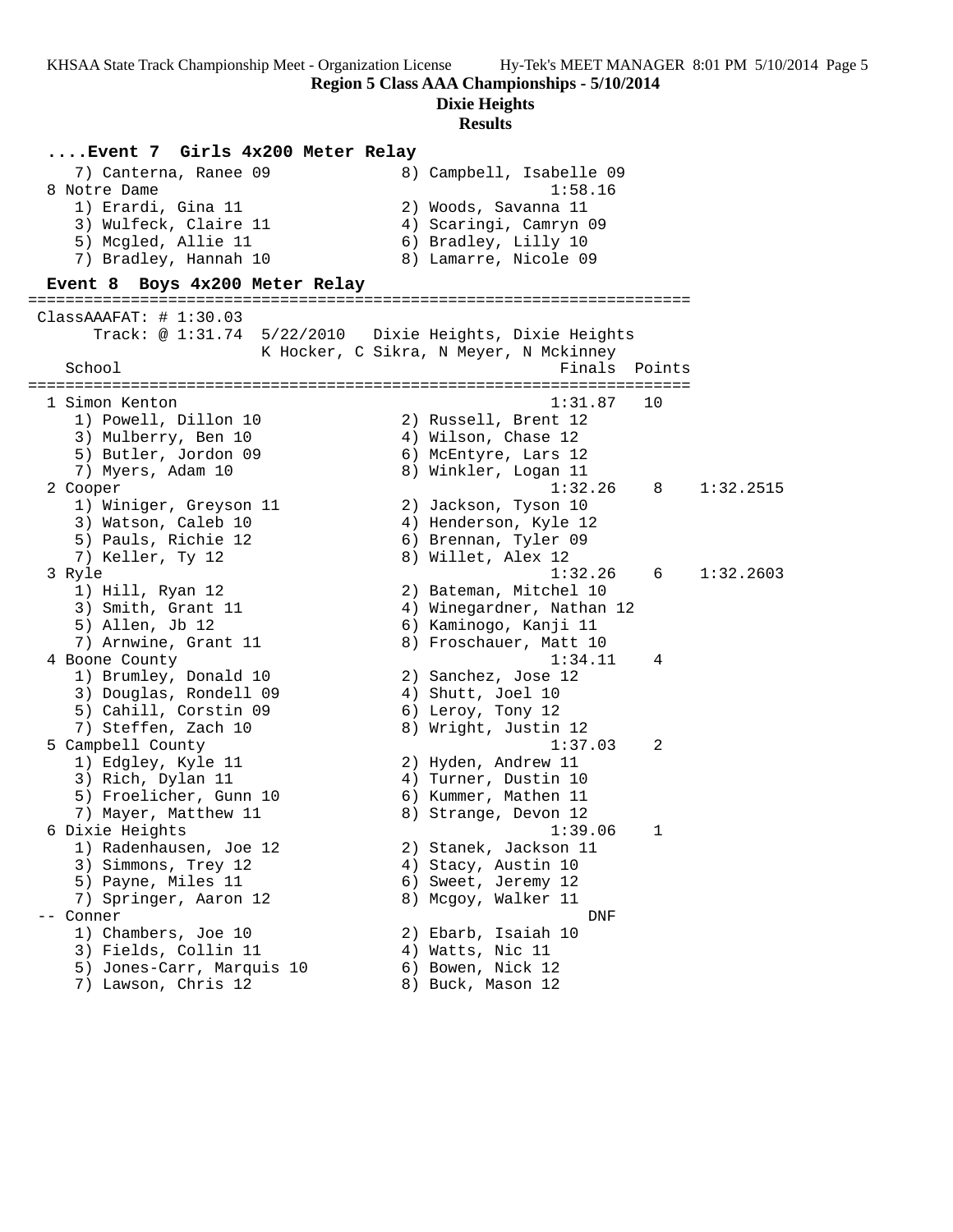**Region 5 Class AAA Championships - 5/10/2014**

### **Dixie Heights**

# **Results**

**Event 9 Girls 1600 Meter Run**

| ATLIR TOOD WACAL KAN                                                          |                                                      |                                   |                                                                   |                                |                      |  |
|-------------------------------------------------------------------------------|------------------------------------------------------|-----------------------------------|-------------------------------------------------------------------|--------------------------------|----------------------|--|
| ClassAAAFAT: # 5:16.87                                                        |                                                      |                                   |                                                                   |                                |                      |  |
| Track: @ 5:17.43 5/9/2009 Lily Rogers, Cov. Latin<br>Name                     | Year School                                          |                                   | Finals                                                            | Points                         |                      |  |
| 1 Flairty, Jennah<br>2 Bales, Jensen                                          |                                                      |                                   | 11 Campbell County 5:27.81<br>10 Ryle 5:42.06                     | 10<br>8                        |                      |  |
| 3 Lachmann, Mckenzie<br>4 Jones, Jacqueline                                   | 09 Simon Kenton<br>11 Ryle                           |                                   | 5:45.73<br>$5:49.63$ 4                                            | 6                              |                      |  |
| 5 Riddle, Jessica<br>6 Rumminger, Hannelore                                   | 11 Conner                                            |                                   | 08 Dixie Heights 5:51.47<br>5:52.05                               | $\overline{2}$<br>$\mathbf{1}$ |                      |  |
| 7 Dearing, Summer<br>8 Sager, Julia                                           | 08 Grant County<br>09 Dixie Heights                  | 09 Dixie Heights<br>09 Notre Dame | 5:57.16<br>6:05.32                                                |                                |                      |  |
| 9 Brooks, Carly<br>10 Mogus, Erin                                             | 10 Cooper                                            |                                   | 6:12.06<br>6:24.42                                                |                                |                      |  |
| 11 Hellman, Katrina<br>12 Harms, Brooke<br>13 Lonneman, Claire                | 10 Conner<br>09 Notre Dame                           |                                   | 11 Simon Kenton 6:24.80<br>6:37.10<br>6:49.34                     |                                |                      |  |
| 14 Wendling, Allison                                                          |                                                      |                                   | 10 Campbell County 6:53.64                                        |                                |                      |  |
| Event 10 Boys 1600 Meter Run                                                  |                                                      |                                   |                                                                   |                                |                      |  |
| ClassAAAFAT: # 4:28.81<br>Track: @ 4:23.96 4/5/2014 Eric Baugh, Villa Madonna |                                                      |                                   |                                                                   |                                |                      |  |
| Name                                                                          | Year School                                          |                                   |                                                                   | Finals Points                  |                      |  |
| 1 Greenhalgh, Mitchell 11 Cooper 4:30.69<br>2 Stewart, Zachary 11 Cooper      |                                                      |                                   | 4:31.67                                                           | 10<br>8                        |                      |  |
| 3 Gerlach, Nolan                                                              | 11 Conner                                            |                                   | 4:33.51                                                           | 6                              |                      |  |
| 4 Owens, Elijah<br>5 Reed, Justin                                             | 11 Simon Kenton<br>10 Pri                            |                                   | $4:45.26$ 4<br>4:48.79                                            | $\overline{2}$                 |                      |  |
| 6 Tagher, Ryan                                                                | 10 Ryle<br>11 Ryle                                   |                                   | 4:51.43                                                           | $\mathbf 1$                    |                      |  |
| 7 Boyd, Franklin                                                              | 11 Conner                                            |                                   | 5:00.44                                                           |                                |                      |  |
| 8 Perry, Andrew                                                               | 09 Dixie Heights 5:02.23                             |                                   |                                                                   |                                |                      |  |
| 9 Beneker, Robert                                                             | 10 Boone County                                      |                                   | 5:06.54                                                           |                                |                      |  |
| 10 Knight, Jonathan<br>11 Maiser, Jared                                       | 11 Simon Kenton                                      |                                   | 5:07.75                                                           |                                |                      |  |
| 11 Neiser, Jared                                                              |                                                      |                                   | 5:08.40<br>11 Campbell County 5:08.40<br>11 Dixie Heights 5:16.73 |                                |                      |  |
| 12 Mason, Spencer<br>-- Chaplin, Mark                                         |                                                      |                                   | 11 Campbell County<br>DQ                                          |                                | ran on inside line - |  |
| Event 11 Girls 4x100 Meter Relay                                              |                                                      |                                   | --------------------------------                                  |                                |                      |  |
| ClassAAAFAT: # 50.16                                                          |                                                      |                                   |                                                                   |                                |                      |  |
| Track: @ 50.79                                                                | 5/10/2014<br>B Turner, C Perdue, M Althaver, M Conti |                                   | Dixie Heights, Dixie Heights                                      |                                |                      |  |
| School                                                                        |                                                      |                                   | Finals                                                            | Points                         |                      |  |
| 1 Dixie Heights<br>1) Turner, Brittney 12                                     |                                                      |                                   | 50.79@<br>2) Perdue, Chelsea 12                                   | 10                             |                      |  |
| 3) Althaver, Maranda 12<br>5) Cook, Hannah 09                                 |                                                      | 4) Conti, Mary 11                 | 6) Easterling, Mackenzie 09                                       |                                |                      |  |
| 7) Hatfield, Rachel 10<br>2 Simon Kenton                                      |                                                      |                                   | 8) Kohlbrand, Lauren 08                                           |                                |                      |  |
| 1) Nicholson, Amarah 11                                                       |                                                      |                                   | 51.03<br>2) Cook, Christina 12                                    | 8                              |                      |  |
| 3) Hester, Mackenzie 12<br>5) Mc Clurg, Sydney 09                             |                                                      | 4) Owings, Abby 12                | 6) Burns, Kendall 09                                              |                                |                      |  |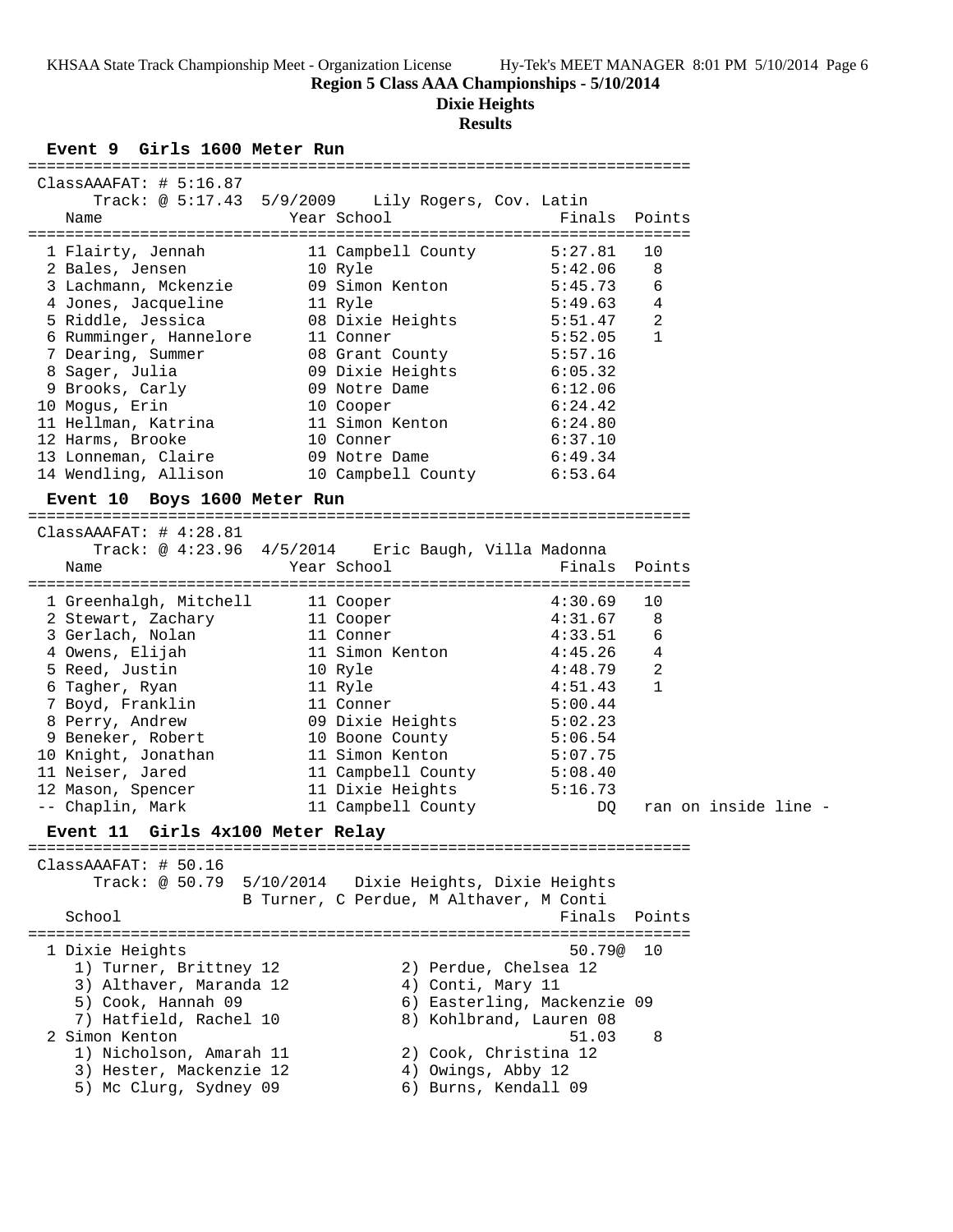### **Dixie Heights**

#### **Results**

### **....Event 11 Girls 4x100 Meter Relay**

7) House, Jessica 09 8) Powell, Sasha 10<br>3 Notre Dame 52.29 6 3 Notre Dame 52.29 6 1) Erardi, Gina 11 2) Arnzen, Mandy 11 3) Woods, Savanna 11 4) Hemmer, Savannah 12 5) Schuh, Sarah 09 6) Tranter, Macey 09 7) Lamarre, Nicole 09 8) Mcgled, Allie 11 4 Ryle 52.30 4 1) England, Kyla 08 2) Shane, Samantha 10 3) Mcgregor, Juliet 07 4) Miller, Cameron 09 5) Murray, Ashley 10 6) Patterson, Alexandra 09 7) Kalil, Katelyn 12 8) Springer, Casey 12 5 Conner 54.11 2 1) Goldsberry, Lindsey 08 2) Boelter, Rian 10 3) Watts, Lauryn 09 4) Vonlehman, Emma 09 5) Duncan, Caylee 09 6) Hite, Casey 09 7) Stickler, Nastasia 11 8) Panella, Olivia 10 6 Cooper 54.54 1 1) Held, Hannah 12 2) Mcgowan, Kayleigh 07 3) Smith, Kendra 09 (4) Held, Lexi 08 5) Canterna, Ranee 09 6) Gillispie, Hailey 09 7) Henderson, Julia 10  $\hskip1cm 8$ ) Neumann, Abbi 09 7 Boone County 55.98 1) Mershman, Paige 10 2) Funke, Madison 11 3) Jutzi, Marissa 09 4) Lykins, Savannah 12 5) Burke, Corinne 08 6) 8 Campbell County 58.40 1) Hammack, Courtney 10 2) Johnson, Kaylee 10 3) Donoghue, Kaitly 10  $\hskip1cm$  4) Orth, Emily 10 5) Cline, Rebecca 09 6) Mcgrath, Alisha 09 7) Combs, Emily 10 8) Donoghue, Meredith 12 **Event 12 Boys 4x100 Meter Relay** ======================================================================= ClassAAAFAT: # 43.09 Track: @ 43.57 5/24/2008 Dixie Heights, Dixie Heights C Brock, A Carter, B Haggerty, M Jett<br>Fina Finals Points ======================================================================= 1 Simon Kenton 44.87 10 1) Mulberry, Ben 10 2) Powell, Dillon 10 3) Hampton, Dylan 09 (4) Winkler, Logan 11 5) Butler, Jordon 09 6) Myers, Adam 10 7) Griffin, Tanner 09 8) McEntyre, Lars 12 2 Dixie Heights 44.97 8 1) Wagner, Zane 12 2) Simmons, Trey 12 3) Payne, Miles 11 4) Springer, Aaron 12 5) Stacy, Austin 10 6) Stanek, Jackson 11 7) Mcgoy, Walker 11 8) Radenhausen, Joe 12 3 Boone County 45.48 6 1) Brumley, Donald 10 2) Wright, Justin 12 3) Douglas, Rondell 09 (4) Leroy, Tony 12 5) Purnell, Ryan 11 6) Shutt, Joel 10 7) Steffen, Zach 10 8) Cahill, Corstin 09 4 Cooper 45.68 4 1) Jackson, Tyson 10 2) Pauls, Richie 12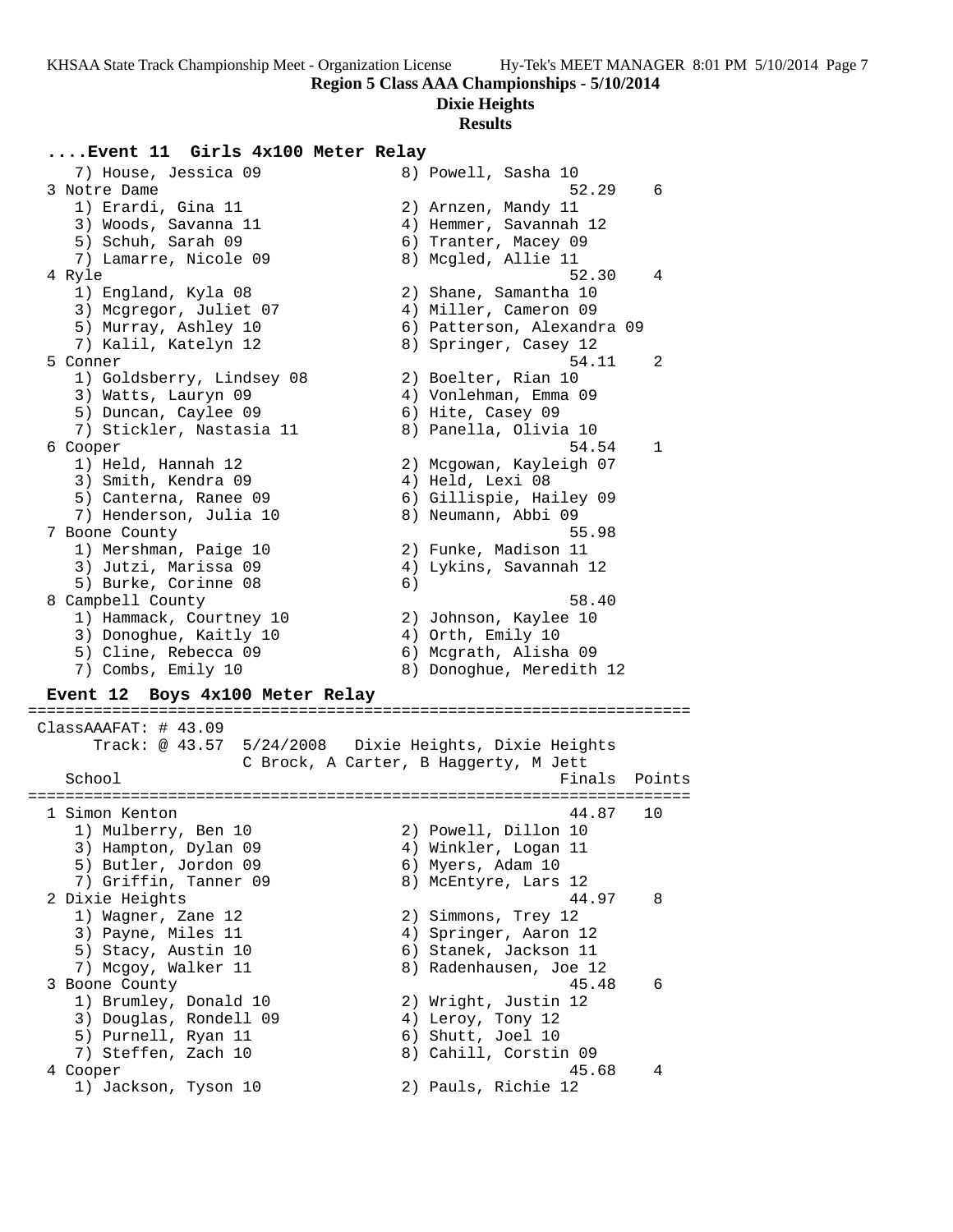#### **Dixie Heights**

#### **Results**

#### **....Event 12 Boys 4x100 Meter Relay**

| 3) Brennan, Tyler 09   | 4) Henderson, Kyle 12     |
|------------------------|---------------------------|
| 5) Winiger, Greyson 11 | 6) Willet, Alex 12        |
| 7) Watson, Caleb 10    | 8) Keller, Ty 12          |
| 5 Campbell County      | $\overline{2}$<br>46.04   |
| 1) Edgley, Kyle 11     | 2) Turner, Dustin 10      |
| 3) Rich, Dylan 11      | 4) Strange, Devon 12      |
| 5) Froelicher, Gunn 10 | 6) Hyden, Andrew 11       |
| 7) Mayer, Matthew 11   | 8) Bayyari, Amar 11       |
| 6 Ryle                 | 46.74<br>$\overline{1}$   |
| 1) Arnwine, Grant 11   | 2) Bateman, Mitchel 10    |
| 3) Smith, Grant 11     | 4) Winegardner, Nathan 12 |
| 5) Siemer, Zane 11     | 6) Bouldin, Max 11        |
|                        |                           |
| 7) Wang, Gee-hao 12    | 8) England, Collin 10     |
| 7 Conner               | 48.22                     |
| 1) Chambers, Joe 10    | 2) Ebarb, Isaiah 10       |
| 3) Bowen, Nick 12      | 4) Jones-Carr, Marquis 10 |
| 5) Fields, Collin 11   | 6) Lawson, Chris 12       |

### **Event 13 Girls 400 Meter Dash**

======================================================================= ClassAAAFAT: # 58.62 Track: @ 57.47 5/22/2010 Anna Carrigan, Campbell County Name Year School Finals Points ======================================================================= 1 Atwater, DeAzah 10 Simon Kenton 1:05.68 2 Riley, Kelsey 10 Campbell County 1:05.97 3 Erardi, Gina 11 Notre Dame 1:06.59 Section 2 1 Cook, Christina 12 Simon Kenton 57.86# 10 2 Henderson, Julia 10 Cooper 57.99# 8 3 Patterson, Alexandra 09 Ryle 59.39 6 4 Conti, Mary 11 Dixie Heights 1:02.22 4 5 Hite, Casey 09 Conner 1:03.66 2 6 Murray, Ashley 10 Ryle 1:04.10 1 7 Wessel, Mackenzie 08 Dixie Heights 1:04.31 8 Vandergriff, Abby 11 Campbell County 1:07.88

### **Event 14 Boys 400 Meter Dash**

| ClassAAAFAT: 49.80<br>Name | Track: @ 50.30 5/11/2013 Grant Mahoney, Campbell Cou<br>Year School | Finals Points |     |
|----------------------------|---------------------------------------------------------------------|---------------|-----|
| Section 1                  |                                                                     |               |     |
| 1 Wilson, Chase            | 12 Simon Kenton                                                     | 52.48         | 2   |
| 2 Winiger, Greyson         | 11 Cooper                                                           | 52.71         |     |
| 3 Kummer, Mathen           | 11 Campbell County                                                  | 54.93         |     |
| 4 Delph, Chester           | 12 Conner                                                           | 55.37         |     |
| 5 Bowen, Nick              | 12 Conner                                                           | 57.44         |     |
| Section 2                  |                                                                     |               |     |
| 1 Koons, Mathew            | 11 Boone County                                                     | 50.87         | 1 O |
| 2 Ordu, Barry              | 12 Boone County                                                     | 51.26         | 8   |
| 3 Watson, Caleb            | 10 Cooper                                                           | 51.36         | 6   |
| 4 Strange, Devon           | 12 Campbell County                                                  | 52.17         | 4   |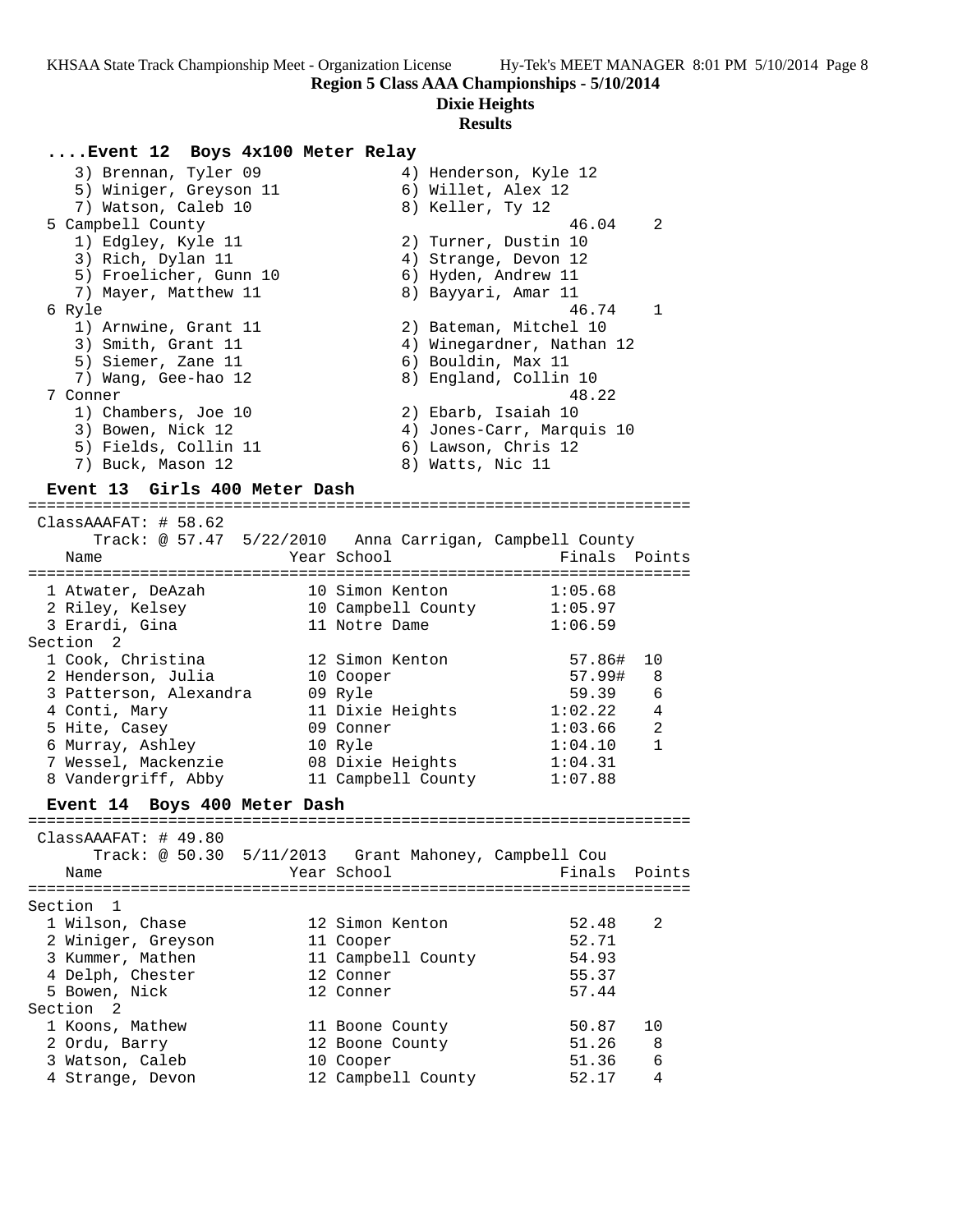**Region 5 Class AAA Championships - 5/10/2014**

**Dixie Heights**

| Event 14 Boys 400 Meter Dash             |                                                         |               |                |
|------------------------------------------|---------------------------------------------------------|---------------|----------------|
| 5 Hill, Ryan                             | 12 Ryle                                                 | 52.49         | 1              |
| 6 Allen, Jb                              | 12 Ryle                                                 | 52.84         |                |
| 7 Althaver, Austin                       | 12 Dixie Heights                                        | 52.96         |                |
| 8 Wagner, Zane                           | 12 Dixie Heights                                        | 53.76         |                |
| Event 15 Girls 300 Meter Hurdles         |                                                         |               |                |
| ClassAAAFAT: 47.43                       |                                                         |               |                |
|                                          | Track: @ 46.24 5/10/2014 Rebecca Cline, Campbell County |               |                |
| Name                                     | Year School                                             | Finals Points |                |
|                                          |                                                         |               |                |
| Section<br>1                             |                                                         |               |                |
| 1 Sowers, Kiya                           | 09 Cooper                                               | 54.83         |                |
| 2 Scaringi, Camryn                       | 09 Notre Dame                                           | 56.89         |                |
| 3 Scherer, Amber                         | 10 Simon Kenton                                         | 1:01.14       |                |
| 4 Supinger, Shelby                       | 11 Simon Kenton                                         | 1:05.36       |                |
| Section 2                                |                                                         |               |                |
| 1 Cline, Rebecca                         | 09 Campbell County                                      | 46.24@        | 10             |
| 2 Jutzi, Marissa                         | 09 Boone County                                         | 48.27         | 8              |
| 3 Bloemer, Maddie                        | 08 Ryle                                                 | 48.95         | 6              |
| 4 Goessling, Olivia                      | 11 Cooper                                               | 49.13         | $\overline{4}$ |
| 5 Jacobs, Emma                           | 12 Notre Dame                                           | 50.81         | $\overline{a}$ |
| 6 Kohlbrand, Lauren                      | 08 Dixie Heights                                        | 51.43         | 1              |
| 7 Lambert, Natalie                       | 10 Boone County                                         | 51.96         |                |
| 8 Mcgehee, Margo                         | 11 Dixie Heights                                        | 52.62         |                |
| Event 16 Boys 300 Meter Hurdles          |                                                         |               |                |
|                                          |                                                         |               |                |
|                                          |                                                         |               |                |
| ClassAAAFAT: 40.54                       |                                                         |               |                |
|                                          | Track: @ 39.74 5/24/2008 Aubrey Carter, Dixie Heights   |               |                |
| Name                                     | Year School                                             | Finals        | Points         |
| Section 1                                |                                                         |               |                |
| 1 Davis, Taylor                          | 12 Ryle                                                 | 42.91         | 2              |
| 2 Pauls, Richie                          | 12 Cooper                                               | 44.88         |                |
| 3 Cahill, Griffin 69 Boone County        |                                                         | 46.97         |                |
| 4 See, Benjamin                          | 12 Campbell County                                      | 47.85         |                |
|                                          |                                                         |               |                |
| Section <sub>2</sub><br>1 Russell, Brent | 12 Simon Kenton                                         | 40.23#        | 10             |
| 2 Stanek, Jackson                        | 11 Dixie Heights                                        | 41.54         | 8              |
| 3 Sanchez, Jose                          | 12 Boone County                                         | 41.92 6       |                |
| 4 Froschauer, Matt                       | 10 Ryle                                                 | 42.03         | 4              |
| 5 Mcgoy, Walker                          | 11 Dixie Heights                                        | 43.59         | 1              |
| 6 Hyden, Andrew                          | 11 Campbell County                                      | 44.33         |                |
| 7 Lawson, Chris                          | 12 Conner                                               | 45.00         |                |
| 8 Blanchet, Flynn                        | 09 Simon Kenton                                         | 45.81         |                |
| Event 17 Girls 800 Meter Run             |                                                         |               |                |
|                                          |                                                         |               |                |
| ClassAAAFAT: 42:21.62                    |                                                         |               |                |
|                                          | Track: @ 2:20.03 5/9/2009 Natalie Norman, Grant County  |               |                |
| Name                                     | Year School                                             | Finals Points |                |
| Section<br>ı                             |                                                         |               |                |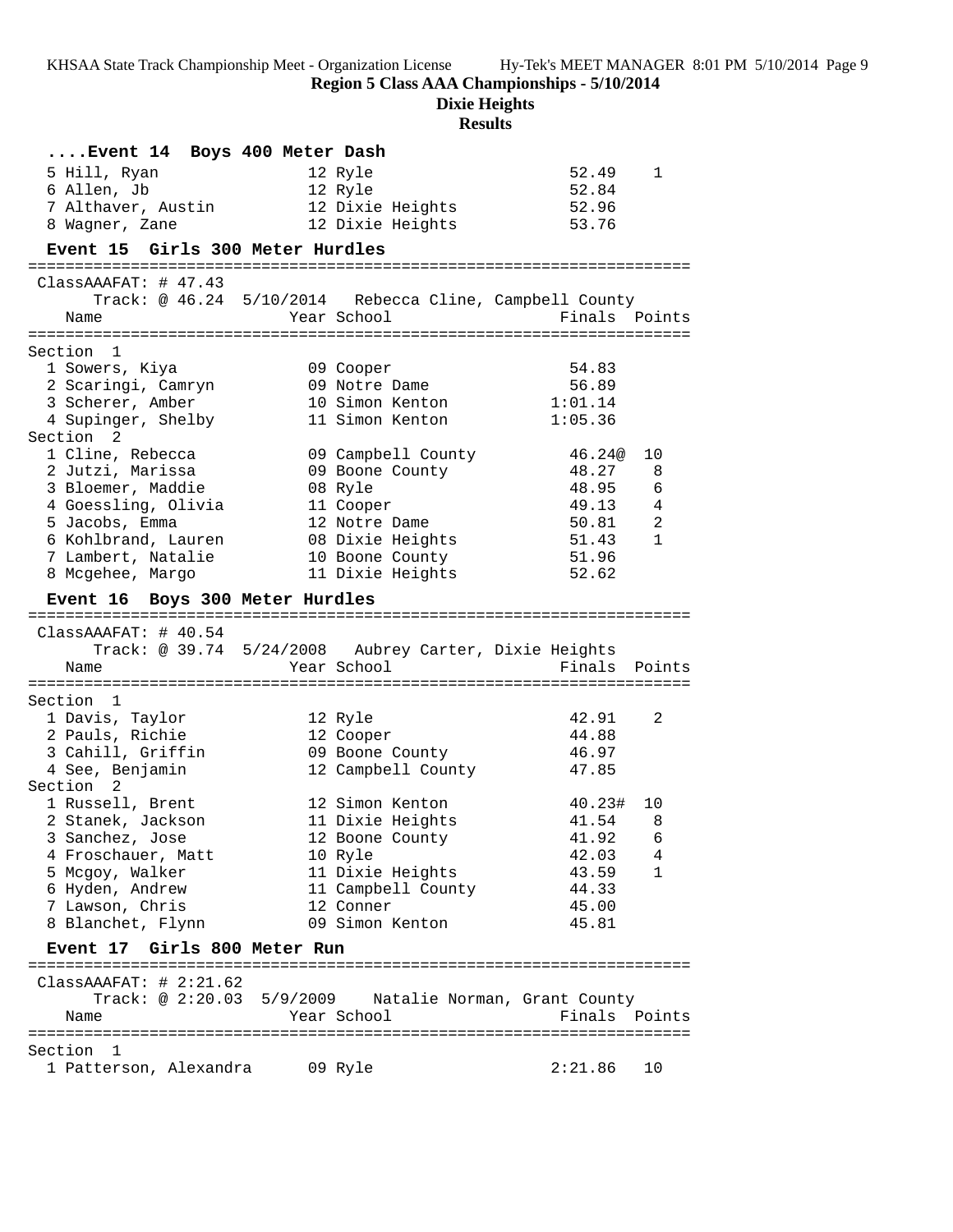**Region 5 Class AAA Championships - 5/10/2014**

**Dixie Heights**

| Event 17 Girls 800 Meter Run                                |                                     |               |                |
|-------------------------------------------------------------|-------------------------------------|---------------|----------------|
| 2 Wolnitzek, Carly                                          | 11 Notre Dame                       | 2:26.60       | 8              |
| 3 Flairty, Jennah                                           | 11 Campbell County                  | 2:27.33       | 6              |
| 4 Hiles, Meredith                                           | 09 Simon Kenton                     | 2:32.36       | $\overline{4}$ |
| 5 Arlinghaus, Anja                                          | 08 Simon Kenton                     | 2:33.22       | $\overline{a}$ |
| 6 Jones, Jacqueline                                         | 11 Ryle                             | 2:34.86       | $\mathbf{1}$   |
| 7 Harms, Brooke                                             | 10 Conner                           | 2:36.55       |                |
| 8 Rumminger, Hannelore 11 Conner                            |                                     | 2:37.09       |                |
|                                                             |                                     |               |                |
| 9 Riddle, Jessica                                           | 08 Dixie Heights                    | 2:40.81       |                |
| 10 Williams, Hailey                                         | 10 Dixie Heights                    | 2:41.01       |                |
| 11 Bradley, Hannah                                          | 10 Notre Dame                       | 2:41.06       |                |
| 12 Armstrong, Isabelle                                      | 07 Cooper                           | 2:44.68       |                |
| 13 Goessling, Olivia                                        | 11 Cooper                           | 2:51.05       |                |
| Event 18 Boys 800 Meter Run                                 |                                     |               |                |
| ClassAAAFAT:  # 1:57.89                                     |                                     |               |                |
| Track: @ 1:53.67 5/22/2010 Robbie Scharold, Campbell County |                                     |               |                |
| Name                                                        | Year School                         | Finals        | Points         |
|                                                             |                                     |               |                |
| 1 Abdulle, Akram                                            | 11 Boone County                     | 2:00.95       | 10             |
| 2 Kelter, Aaron                                             | 12 Cooper                           | 2:01.76       | 8              |
| 3 Greenhalgh, Mitchell                                      | 11 Cooper                           | 2:04.03       | 6              |
| 4 Weber, Alex                                               | 12 Ryle                             | 2:06.14       | 4              |
| 5 Powell, Tyler                                             | 11 Ryle                             | 2:06.44       | 2              |
| 6 Owens, Elijah                                             | 11 Simon Kenton                     | 2:06.98       | $\mathbf{1}$   |
| 7 Baumann, Nick                                             | 11 Conner                           | 2:07.14       |                |
| 8 Brown, Brandon                                            |                                     | 2:07.47       |                |
| 9 Listerman, Jacob                                          | 10 Dixie Heights<br>12 Simon Kenton | 2:08.73       |                |
| 10 Lainhart, Jerrod                                         | 11 Conner                           | 2:10.41       |                |
|                                                             | 11 Campbell County 2:11.17          |               |                |
| 11 Cartwright, Brandon                                      |                                     | 2:16.49       |                |
| 12 Conti, James                                             | 11 Dixie Heights                    |               |                |
| 13 Lackey, Kevin                                            | 12 Campbell County 2:22.36          |               |                |
| Event 19 Girls 200 Meter Dash                               |                                     |               |                |
|                                                             |                                     |               |                |
| ClassAAAFAT: # 25.93                                        |                                     |               |                |
| Track: @ 25.56 5/22/2010 Anna Carrigan, Campbell County     |                                     |               |                |
| Name                                                        | Year School                         | Finals Points |                |
| 1 Woods, Savanna                                            | 11 Notre Dame                       | 28.85         |                |
| 2 Pelfrey, Mollie 12 Grant County                           |                                     | 28.91         |                |
| 3 Erardi, Gina                                              |                                     |               |                |
|                                                             | 11 Notre Dame                       | 29.11         |                |
| 4 Powell, Sasha                                             | 10 Simon Kenton                     | 29.61         |                |
| 5 Gillispie, Hailey                                         | 09 Cooper                           | 29.69         |                |
| 6 Donoghue, Kaitly                                          | 10 Campbell County                  | 29.85         |                |
| 7 Orth, Emily                                               | 10 Campbell County                  | 29.88         |                |
| 8 Burke, Corinne                                            | 08 Boone County                     | 30.91         |                |
| Section<br>2                                                |                                     |               |                |
| 1 Nicholson, Amarah                                         | 11 Simon Kenton                     | 26.44         | 10             |
| 2 Perdue, Chelsea                                           | 12 Dixie Heights                    | 26.73         | 8              |
| 3 Henderson, Julia                                          | 10 Cooper                           | 26.78         | 6              |
| 4 Mcgregor, Juliet                                          | 07 Ryle                             | 27.02         | 4              |
| 5 Panella, Olivia                                           | 10 Conner                           | 27.90         | 2              |
| 6 Shane, Samantha                                           | 10 Ryle                             | 28.03         | 1              |
| 7 Hite, Casey                                               | 09 Conner                           | 28.53         |                |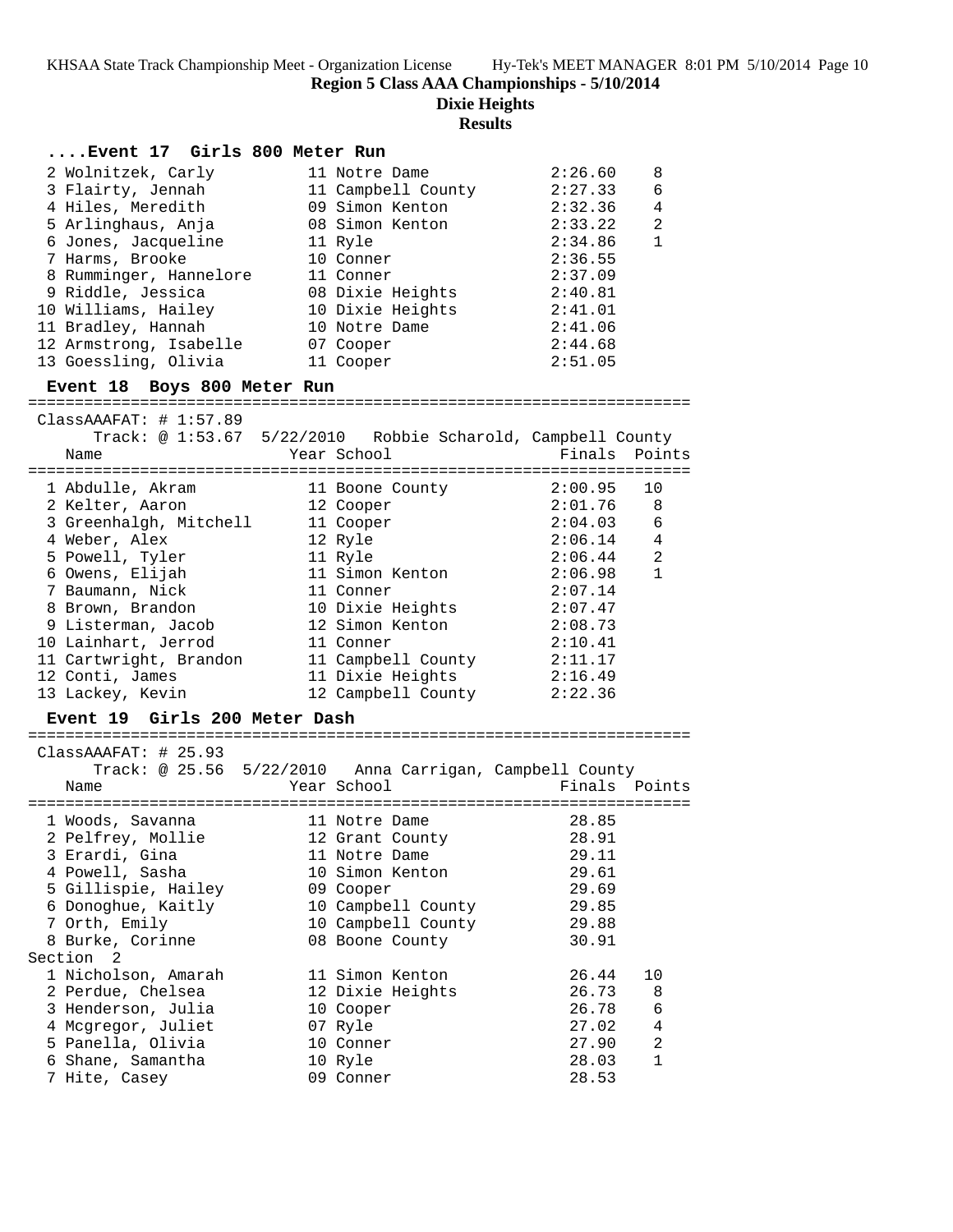**Region 5 Class AAA Championships - 5/10/2014**

**Dixie Heights**

| Event 19 Girls 200 Meter Dash               |             |                                                  |               |                |
|---------------------------------------------|-------------|--------------------------------------------------|---------------|----------------|
| 8 Conti, Mary                               |             | 11 Dixie Heights                                 | 28.98         |                |
| Event 20 Boys 200 Meter Dash                |             |                                                  |               |                |
| ClassAAAFAT:  # 22.23                       |             |                                                  |               |                |
|                                             |             | Track: @ 22.49 5/11/2013 Nick Kennedy, Ryle      |               |                |
| Name                                        | Year School |                                                  | Finals Points |                |
|                                             |             |                                                  |               |                |
| Section 1                                   |             |                                                  |               |                |
| 1 Smith, Grant                              | 11 Ryle     |                                                  | 23.94         | 4              |
| 2 Myers, Adam                               |             | 10 Simon Kenton                                  | 24.12         |                |
| 3 Jackson, Tyson                            |             | 10 Cooper                                        | 24.30         |                |
| 4 Rich, Dylan                               |             | 11 Campbell County                               | 24.83         |                |
| 5 Ensminger, Tristan                        |             | 10 Grant County                                  | 25.44         |                |
| 6 Chambers, Joe                             |             | 10 Conner                                        | 25.95         |                |
| Section<br>2                                |             |                                                  |               |                |
| 1 Stacy, Austin                             |             | 10 Dixie Heights                                 | 23.52         | 10             |
| 2 Simmons, Trey                             |             | 12 Dixie Heights                                 | 23.66         | 8              |
| 3 Henderson, Kyle                           |             | 12 Cooper                                        | 23.85         | 6              |
| 4 Bateman, Mitchel                          | 10 Ryle     |                                                  | 23.98         | 2              |
| 5 Strange, Devon                            |             | 12 Campbell County                               | 24.05         | $\mathbf{1}$   |
| 6 Ordu, Barry                               |             | 12 Boone County                                  | 24.45         |                |
| 7 Watts, Nic                                |             | 11 Conner                                        | 24.51         |                |
| 8 Wilson, Chase                             |             | 12 Simon Kenton                                  | 24.66         |                |
|                                             |             |                                                  |               |                |
| Event 21 Girls 3200 Meter Run               |             |                                                  |               |                |
|                                             |             |                                                  |               |                |
| ClassAAAFAT: # 11:27.02                     |             | Track: @ 11:36.00 4/29/2009 Gabby Gonzales, Ryle |               |                |
|                                             | Year School |                                                  | Finals        | Points         |
| Name                                        |             |                                                  |               |                |
| Section 1                                   |             |                                                  |               |                |
| 1 Flairty, Jennah                           |             | 11 Campbell County                               | 12:00.71      | 10             |
| 2 Delisio, Sophia                           |             | 07 Simon Kenton                                  | 12:05.00      | 8              |
| 3 Kleier, Natalie                           |             | 10 Notre Dame                                    | 12:26.20      | 6              |
| 4 Bales, Jensen                             | 10 Ryle     |                                                  | 12:45.38      | $\overline{4}$ |
| 5 Kelter, Megan                             |             | 07 Cooper                                        | 12:49.98      | 2              |
| 6 Nichols, Katelyn                          | 08 Ryle     |                                                  | 12:59.18      | $\mathbf{1}$   |
| 7 Hooper, Danielle                          |             | 07 Dixie Heights                                 | 13:15.35      |                |
| 8 Mogus, Erin                               |             | 10 Cooper                                        | 13:29.74      |                |
| 9 Fausz, Natalie                            |             | 09 Campbell County                               | 13:42.53      |                |
| 10 Sager, Julia                             |             | 09 Dixie Heights                                 | 14:03.05      |                |
| 11 Gray, Ava                                |             | 09 Notre Dame                                    | 14:31.04      |                |
| 12 Owens, Savannah                          |             | 09 Simon Kenton                                  | 15:36.42      |                |
|                                             |             |                                                  |               |                |
| Event 22 Boys 3200 Meter Run                |             |                                                  |               |                |
|                                             |             |                                                  |               |                |
| ClassAAAFAT:  # 9:44.28<br>Track: @ 9:46.34 |             |                                                  |               |                |
|                                             |             | 5/10/2014 Zachary Stewart, Cooper                |               |                |
| Name                                        | Year School |                                                  | Finals        | Points         |
| 1 Stewart, Zachary                          |             | 11 Cooper                                        | 9:46.34@      | 10             |
| 2 Gerlach, Nolan                            |             | 11 Conner                                        | 9:49.81       | 8              |
| 3 Greenhalgh, Connor                        |             | 11 Cooper                                        | 9:50.46       | 6              |
| 4 Chaplin, Mark                             |             | 11 Campbell County                               | 10:15.47      | 4              |
|                                             |             |                                                  |               |                |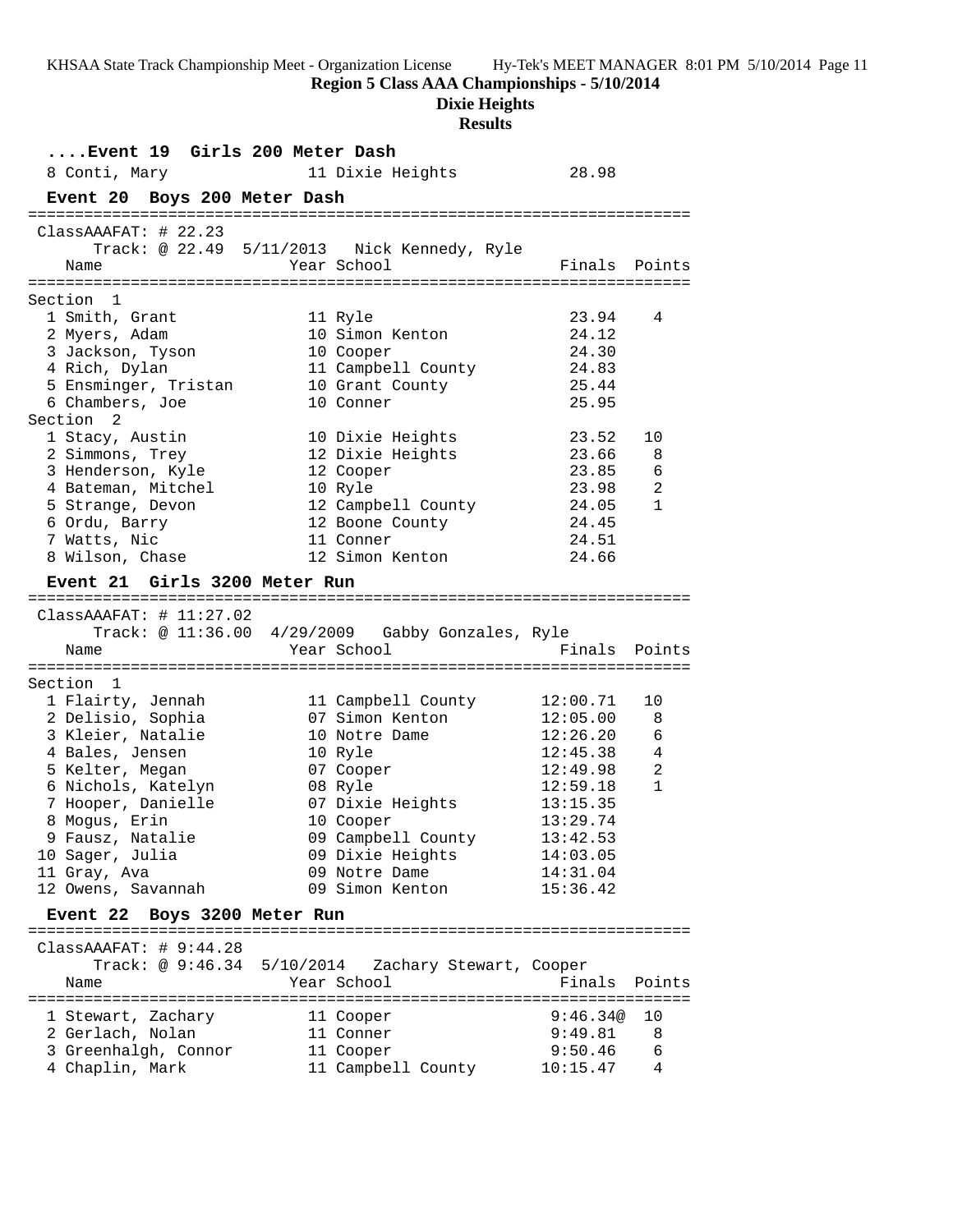**Region 5 Class AAA Championships - 5/10/2014**

**Dixie Heights**

| Event 22 Boys 3200 Meter Run                            |                                                                |
|---------------------------------------------------------|----------------------------------------------------------------|
| 10 Ryle<br>5 Ramirez, Oscar                             | 10:17.80<br>2                                                  |
| 10 Ryle<br>6 Reed, Justin                               | 10:42.64<br>1                                                  |
| 7 Powell, Owen                                          | 11 Simon Kenton<br>10:47.92                                    |
| 8 Kidwell, Austin                                       | 12 Simon Kenton<br>10:57.65                                    |
| 9 Mcgrath, Joseph                                       | 09 Campbell County<br>11:04.03                                 |
| 10 Perry, Andrew                                        | 09 Dixie Heights<br>11:07.18                                   |
| 11 Palmer, Daniel<br>11 Conner                          | 11:09.81                                                       |
| Event 23 Girls 4x400 Meter Relay                        |                                                                |
|                                                         |                                                                |
| ClassAAAFAT: $\#$ 4:05.62<br>Track: @ 4:04.61 5/22/2010 |                                                                |
|                                                         | Campbell County, Campbell County                               |
| School                                                  | C Dreyer, A Dumaine, C Heilman, A Carrigan<br>Finals<br>Points |
|                                                         |                                                                |
|                                                         | 4:12.32<br>10                                                  |
| 1 Ryle<br>1) Murray, Ashley 10                          |                                                                |
| 3) Jones, Jacqueline 11                                 | 2) Hadley, Christy 08<br>4) Patterson, Alexandra 09            |
| 5) Miller, Cameron 09                                   | 6) Bloemer, Maddie 08                                          |
| 7) Ketron, Joellyn 09                                   | 8) Truitt, Maria 09                                            |
| 2 Notre Dame                                            | 4:16.12<br>8                                                   |
| 1) Arnzen, Mandy 11                                     | 2) Jacobs, Emma 12                                             |
| 3) Wolnitzek, Carly 11                                  | 4) Hemmer, Savannah 12                                         |
| 5) Bradley, Hannah 10                                   | 6) Erardi, Gina 11                                             |
| 7) Woods, Savanna 11                                    | 8)                                                             |
| 3 Simon Kenton                                          | 4:17.13<br>6                                                   |
| 1) Hester, Mackenzie 12                                 | 2) Maksic, Melissa 10                                          |
| 3) Nicholson, Amarah 11                                 | 4) Cook, Christina 12                                          |
| 5) Daniels, Morgan 09                                   | 6) Arlinghaus, Anja 08                                         |
| 7) Atwater, DeAzah 10                                   | 8) Cole, Taylor 12                                             |
| 4 Cooper                                                | 4:21.56<br>4                                                   |
| 1) Goessling, Olivia 11                                 | 2) Egger, Karina 12                                            |
| 3) Dragan, Ashley 10                                    | 4) Henderson, Julia 10                                         |
| 5) Mogus, Erin 10                                       | 6) Mcgowan, Kayleigh 07                                        |
| 7) Kelter, Megan 07                                     | 8) Armstrong, Isabelle 07                                      |
| 5 Conner                                                | 4:25.18<br>2                                                   |
| 1) Hite, Casey 09                                       | 2) Vonlehman, Emma 09                                          |
| 3) Rumminger, Hannelore 11                              | 4) Harms, Brooke 10                                            |
| 5) Boelter, Rian 10                                     | 6) Huff, Megan 07                                              |
| 7) Goldsberry, Lindsey 08                               | 8) Stickler, Nastasia 11                                       |
| 6 Campbell County                                       | 4:27.63<br>1                                                   |
| 1) Cline, Rebecca 09                                    | 2) Riley, Kelsey 10                                            |
| 3) Donoghue, Meredith 12                                | 4) Flairty, Jennah 11                                          |
| 5) Hammack, Courtney 10                                 | 6) Orth, Emily 10                                              |
| 7) Donoghue, Kaitly 10                                  | 8) Vandergriff, Abby 11                                        |
| 7 Dixie Heights                                         | 4:31.49                                                        |
| 1) Wessel, Mackenzie 08                                 | 2) Williams, Hailey 10                                         |
| 3) Mcgehee, Margo 11                                    | 4) Kohlbrand, Lauren 08                                        |
| 5) Orr, Cecelia 08                                      | 6) Riddle, Jessica 08                                          |
| 7) Easterling, Mackenzie 09                             | 8) Ross, Emily 08                                              |
| 8 Grant County                                          | 4:55.16                                                        |
| 1) Dearing, Summer 08                                   | 2) Leonard, Sarah 12                                           |
| 3) Howard, Kaitlyn 12                                   | 4) Pelfrey, Mollie 12                                          |
| 5) Fry, Emerald 12                                      | 6) Davis, Hannah 09                                            |
|                                                         |                                                                |